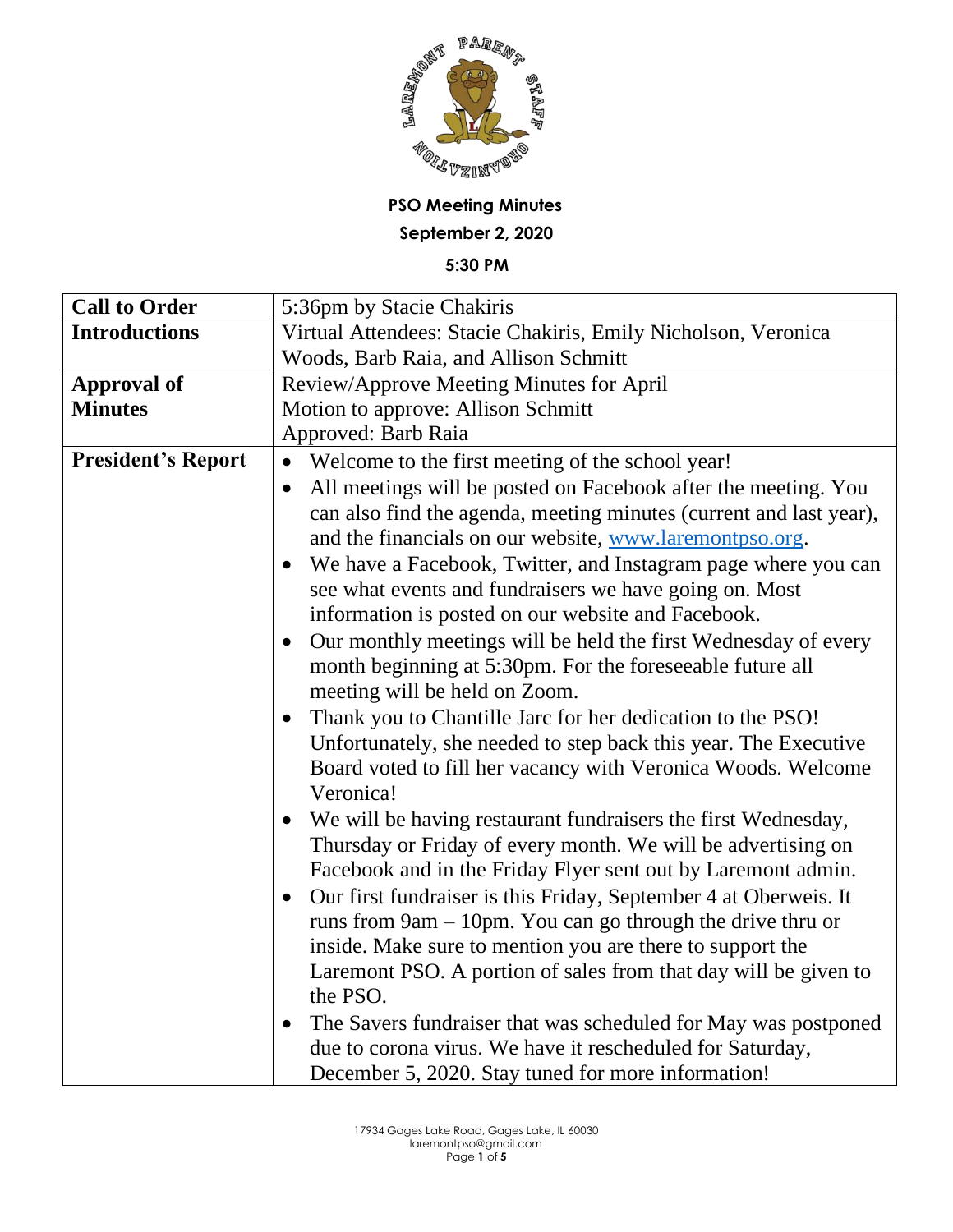

|                         | We will be doing Spirit Wear in October this year. We are<br>working with American Outfitters to design a logo and present<br>clothing options for both youth and adult.<br>Double Good is the company that does the popcorn fundraiser.<br>We don't have to worry about stocking an inventory. Every child |
|-------------------------|-------------------------------------------------------------------------------------------------------------------------------------------------------------------------------------------------------------------------------------------------------------------------------------------------------------|
|                         | is able to set up their own fundraising page to share with family<br>and friends. All items purchased will ship directly to the buyer.                                                                                                                                                                      |
|                         | The PSO would be able to keep 50% of the profits.<br>We would also like to host a Virtual Trivia Night in February. We<br>would have a \$10 buy-in. Winner would win a cash prize. More<br>details to come!                                                                                                 |
| <b>Vice President's</b> | Given by Stacie Chakiris                                                                                                                                                                                                                                                                                    |
| <b>Report</b>           | Our first restaurant fundraiser of the year will be at Oberweis this                                                                                                                                                                                                                                        |
|                         | Friday, September 4.                                                                                                                                                                                                                                                                                        |
|                         | Our upcoming restaurant fundraisers are as follows:                                                                                                                                                                                                                                                         |
|                         | o MOD Pizza in Gurnee, 10/7/20                                                                                                                                                                                                                                                                              |
|                         | McAlister's Deli in Gurnee, 11/6/20<br>$\circ$                                                                                                                                                                                                                                                              |
|                         | o George's Gyro in Waukegan, 12/3/20                                                                                                                                                                                                                                                                        |
|                         | $\circ$ Oberweis in Gurnee, 5/7/21                                                                                                                                                                                                                                                                          |
|                         | We currently use GroupRaise to organize our fundraisers. If you                                                                                                                                                                                                                                             |
|                         | have any contacts at restaurants and would like to have them                                                                                                                                                                                                                                                |
|                         | partner with the PSO please reach out to Veronica at                                                                                                                                                                                                                                                        |
|                         | vicepresident.laremontpso@gmail.com.                                                                                                                                                                                                                                                                        |
| <b>Treasurer Report</b> | Given by Emily Nicholson                                                                                                                                                                                                                                                                                    |
|                         | We ended our fiscal year at \$25,607.78<br>$\bullet$                                                                                                                                                                                                                                                        |
|                         | All of the Camp Scholarship checks, except one, were returned or<br>$\bullet$<br>voided due to Covid-19 and camp being cancelled. One student                                                                                                                                                               |
|                         | went to camp. We hope that we can send our students back next                                                                                                                                                                                                                                               |
|                         | year!                                                                                                                                                                                                                                                                                                       |
|                         | The main discrepancy from our ending bank balance from May<br>until August were the uncashed checks for camp scholarship. All                                                                                                                                                                               |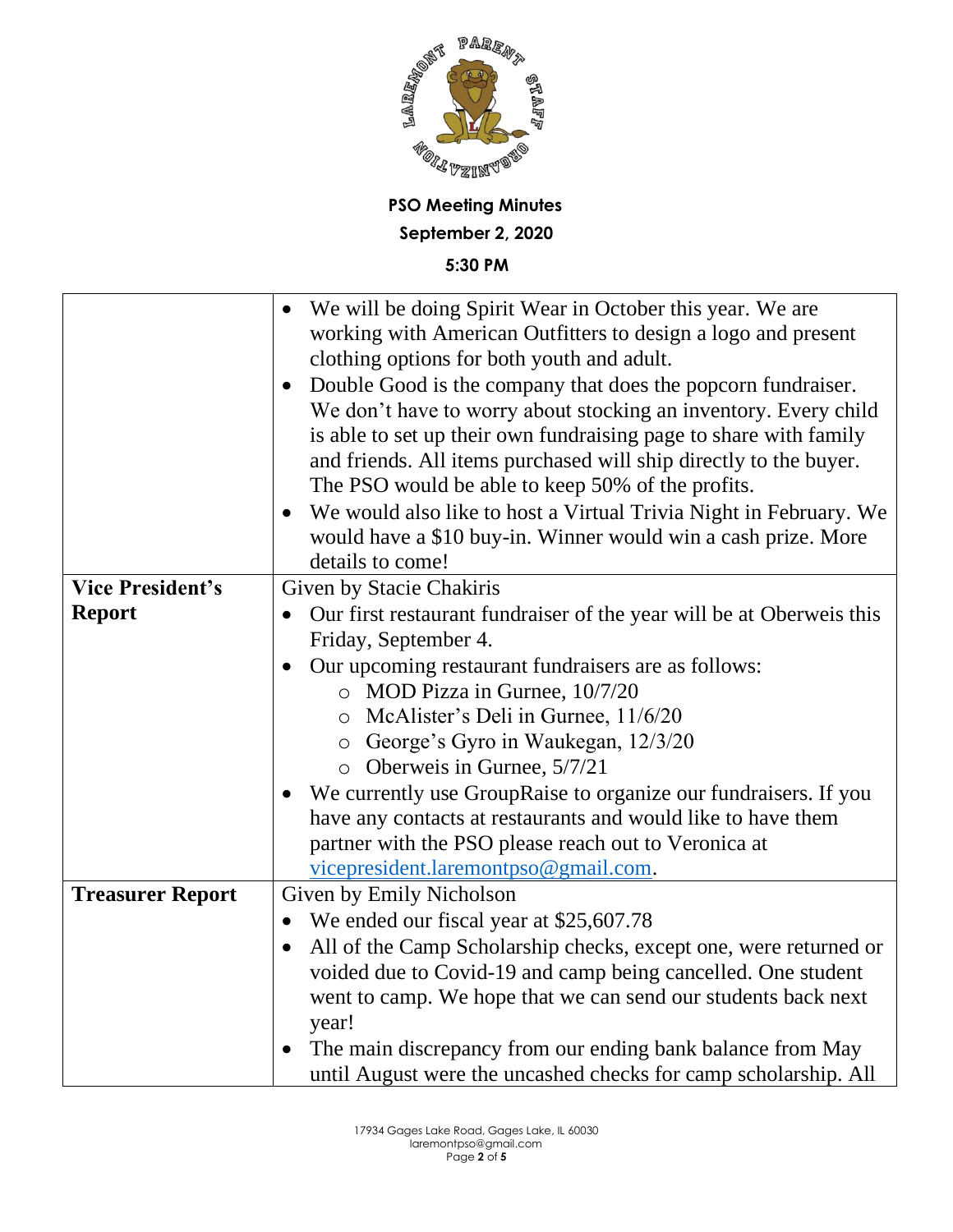

|                         | checks were written out prior to our last meeting and that is how          |
|-------------------------|----------------------------------------------------------------------------|
|                         | we needed to account for them in the budget.                               |
|                         | Since we were incorporated in November 2019 we needed to file<br>$\bullet$ |
|                         | two tax returns this year. One was filed over the summer and the           |
|                         | second was for the end of our fiscal year was filed yesterday. It is       |
|                         | due November 15.                                                           |
|                         | We worked with Parent Booster to make sure that everything was             |
|                         | filled correctly and on time.                                              |
|                         | We will be receiving and invoice from Parent Booster for \$11<br>$\bullet$ |
|                         | which is the filing fee for the state of Illinois.                         |
|                         | The proposed budget for the 2020-2021 school year was<br>$\bullet$         |
|                         | presented. A few notable changes are the SERF and Mobility                 |
|                         | funds. Due to this unusual looking school year we decided to not           |
|                         | fund these budget lines in hopes that we can focus on fundraising          |
|                         | to offer each classroom and therapy larger funds next year.                |
|                         | Allison made the motion to approve. All votes were Yea. The<br>$\bullet$   |
|                         | budget was approved for the upcoming school year.                          |
| <b>Secretary Report</b> | Given by Stacie Chakiris                                                   |
|                         | We are going to continue with the calendar days this upcoming              |
|                         | school year because they were a hit last year!                             |
|                         | We will be celebrating one day a month. You can find the list of           |
|                         | days on our website.                                                       |
|                         | Information will be posted on our Facebook page with different             |
|                         | ways to celebrate each day. Staff, we will also be sending emails          |
|                         | on ways to get students involved as well.                                  |
| <b>School Report</b>    | Given by Allison Schmitt:                                                  |
|                         | We are up and running! Everyone has survived the first 3<br>$\bullet$      |
|                         | weeks of remote learning.                                                  |
|                         | There was a lot of new staff this year. Some people moved out              |
|                         | of state and others retired.                                               |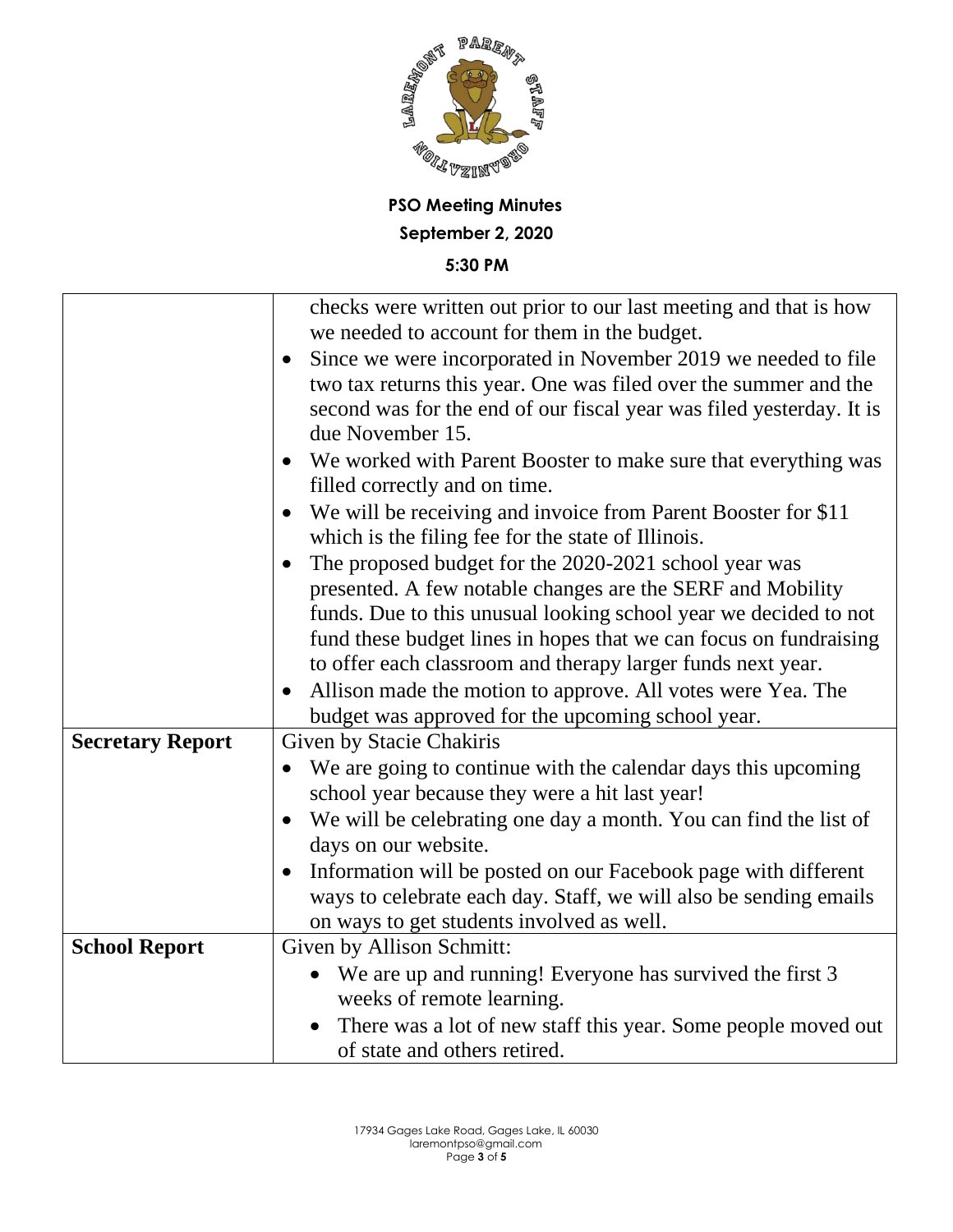

| There are five $(5)$ new teachers, one $(1)$ new adapted PE<br>teacher, one (1) new transition teacher from Gages Lake<br>School, and 1 new adaptive PE teacher from sector.<br>Admin has been popping in to Google classrooms. The staff<br>$\bullet$<br>are doing great with the online learning and coming up with<br>fun and creative ways to get the students involved.<br>There were a few teacher instutue days where staff did extra<br>training on Google Classroom. They also had a speaker on<br>Equity and Human X which deals with climate and culture.<br>Staff have been busy helping students and parents get up and<br>running with remote learning. Sometimes even offereing tech<br>support!<br>If your student needs an iPad please reach out to Allison to<br>arrange a pickup. There are also switches available for |
|--------------------------------------------------------------------------------------------------------------------------------------------------------------------------------------------------------------------------------------------------------------------------------------------------------------------------------------------------------------------------------------------------------------------------------------------------------------------------------------------------------------------------------------------------------------------------------------------------------------------------------------------------------------------------------------------------------------------------------------------------------------------------------------------------------------------------------------------|
| students that need one.                                                                                                                                                                                                                                                                                                                                                                                                                                                                                                                                                                                                                                                                                                                                                                                                                    |
| Staff will be coming back to the building on Tuesday,<br>September 8. They are coming back on a staggered schedule to                                                                                                                                                                                                                                                                                                                                                                                                                                                                                                                                                                                                                                                                                                                      |
| allow for controlled numbers in the building.                                                                                                                                                                                                                                                                                                                                                                                                                                                                                                                                                                                                                                                                                                                                                                                              |
| The building looks very different from previous years. There<br>$\bullet$<br>are no visitors allowed in the building at this time. All halls are<br>one way only.                                                                                                                                                                                                                                                                                                                                                                                                                                                                                                                                                                                                                                                                          |
| The classrooms are setup for social distancing of staff.                                                                                                                                                                                                                                                                                                                                                                                                                                                                                                                                                                                                                                                                                                                                                                                   |
| Instructional materials will start going home in mid<br>$\bullet$                                                                                                                                                                                                                                                                                                                                                                                                                                                                                                                                                                                                                                                                                                                                                                          |
| September. The pickup date will most likely be on Thursdays<br>and it will be a drive-up only. We are still deciding on the                                                                                                                                                                                                                                                                                                                                                                                                                                                                                                                                                                                                                                                                                                                |
| timing.                                                                                                                                                                                                                                                                                                                                                                                                                                                                                                                                                                                                                                                                                                                                                                                                                                    |
| Keep an eye out in your email for the Friday Flyers.                                                                                                                                                                                                                                                                                                                                                                                                                                                                                                                                                                                                                                                                                                                                                                                       |
| Staff is beginning to prepare for students that chose option<br>three of distance learning with related services. Those students<br>are set to come back to school on September 21.                                                                                                                                                                                                                                                                                                                                                                                                                                                                                                                                                                                                                                                        |